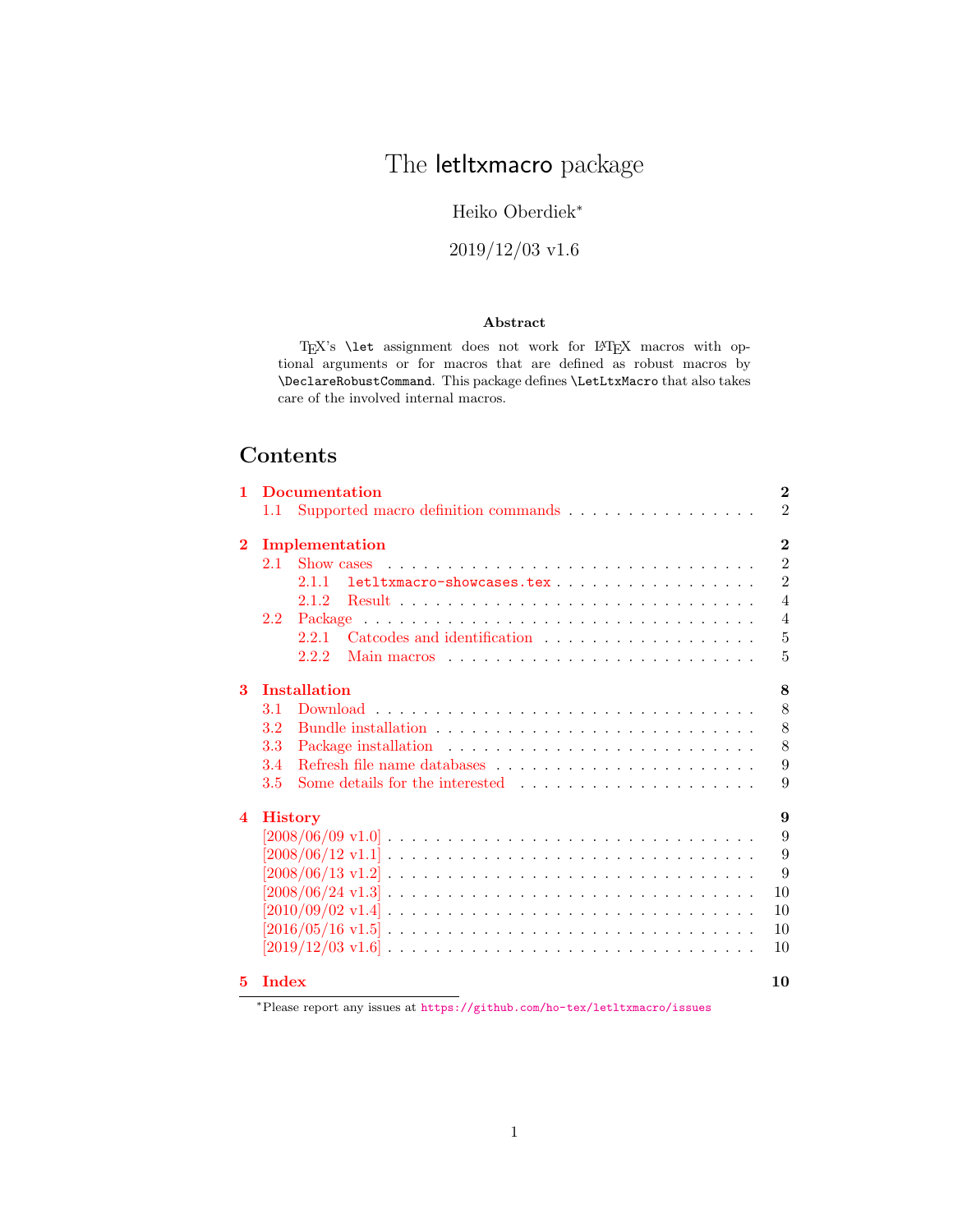# <span id="page-1-0"></span>1 Documentation

If someone wants to redefine a macro with using the old meaning, then one method is T<sub>F</sub>X's command **\let:** 

```
\newcommand{\Macro}{\typeout{Test Macro}}
\let\SavedMacro=\Macro
\renewcommand{\Macro}{%
  \typeout{Begin}%
  \SavedMacro
  \typeout{End}%
}
```
However, this method fails, if \Macro is defined by \DeclareRobustCommand and/or has an optional argument. In both cases IATEX defines an additional internal macro that is forgotten in the simple \let assignment of the example above.

#### <span id="page-1-6"></span> $\text{NetLtxMacco } \{ \langle new~macro \rangle \} \{ \langle old~macro \rangle \}$

Macro \LetLtxMacro behaves similar to TEX's \let assignment, but it takes care of macros that are defined by \DeclareRobustCommand and/or have optional arguments. Example:

```
\DeclareRobustCommand{\Macro}[1][default]{...}
\LetLtxMacro{\SavedMacro}{\Macro}
```
Then macro \SavedMacro only uses internal macro names that are derived from \SavedMacro's macro name. Macro \Macro can now be redefined without affecting \SavedMacro.

<span id="page-1-5"></span> $\G$ lobalLetLtxMacro  $\{\langle new~macro\rangle\}~ \{\langle old~macro\rangle\}$ 

Like  $\text{LetLtxMacco},$  but the  $\langle new~macro\rangle$  is defined globally. Since version 2019/12/03 v1.4.

# <span id="page-1-1"></span>1.1 Supported macro definition commands

| \newcommand, \renewcommand         | $\lambda$ latex/base          |
|------------------------------------|-------------------------------|
| \newenvironment, \renewenvironment | $\lambda$ latex/base          |
| \DeclareRobustCommand              | $\frac{1}{\text{atex}}$ /base |
| \newrobustcmd, \renewrobustcmd     | etoolbox                      |
| \robustify                         | etoolbox $2008/06/22$ v1.6    |

# <span id="page-1-2"></span>2 Implementation

### <span id="page-1-3"></span>2.1 Show cases

<span id="page-1-4"></span>2.1.1 letltxmacro-showcases.tex

```
1 \langle*showcases\rangle2 \NeedsTeXFormat{LaTeX2e}
3 \makeatletter
```
<span id="page-1-7"></span>\Line The result is displayed by macro \Line. The percent symbol at line start allows easy grepping and inserting into the DTX file.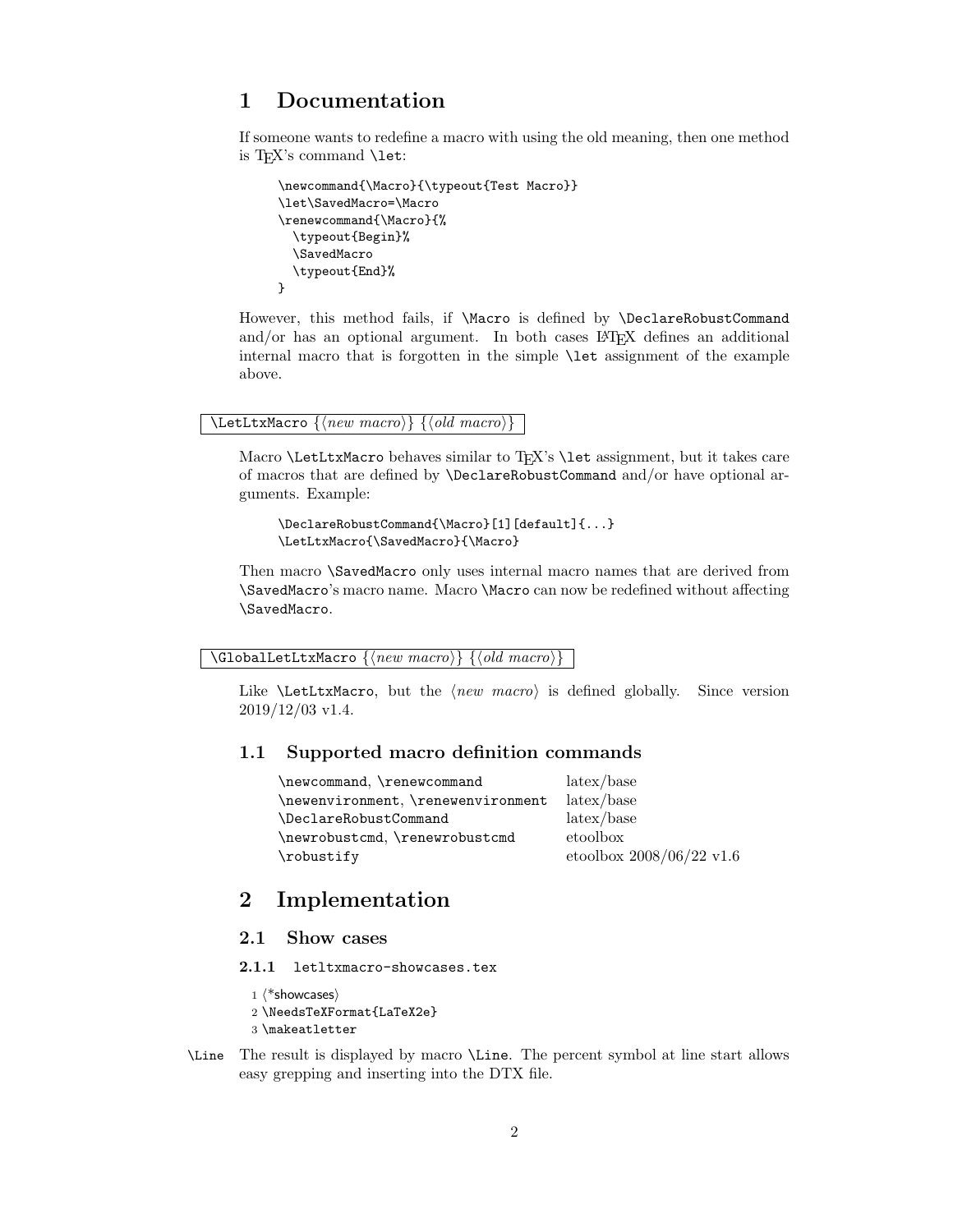```
4 \newcommand*{\Line}[1]{%
5 \typeout{\@percentchar#1}%
6 }
7 \newcommand*{\ShowCmdName}[1]{%
8 \@ifundefined{#1}{}{%
9 \Line{%
10 \space\space(\expandafter\string\csname#1\endcsname) = \%11 (\expandafter\meaning\csname#1\endcsname)%
12 }%
13 }%
14 }
15 \newcommand*{\ShowCmds}[1]{%
16 \ShowCmdName{#1}%
17 \ShowCmdName{#1 }%
18 \ShowCmdName{\\#1}%
19 \ShowCmdName{\\#1 }%
20 }
21 \let\\\@backslashchar
22 \newcommand*{\ShowDef}[2]{%
23 \begingroup
```

```
24 \Line{}%
25 \newcommand*{\DefString}{#2}%
26 \@onelevel@sanitize\DefString
27 \Line{\DefString}%
28 #2%
29 \ShowCmds{#1}%
30 \endgroup
31 }
32 \typeout{}
33 \Line{* LaTeX definitions:}
34 \ShowDef{cmd}{%
35 \newcommand{\cmd}[2][default]{}%
36 }
37 \ShowDef{cmd}{%
38 \DeclareRobustCommand{\cmd}{}%
39 }
40 \ShowDef{cmd}{%
41 \DeclareRobustCommand{\cmd}[2][default]{}%
42 }
43 \typeout{}
```
<span id="page-2-30"></span><span id="page-2-28"></span><span id="page-2-27"></span><span id="page-2-24"></span><span id="page-2-5"></span><span id="page-2-4"></span><span id="page-2-0"></span>\ShowDef

<span id="page-2-38"></span><span id="page-2-33"></span><span id="page-2-32"></span><span id="page-2-31"></span><span id="page-2-8"></span><span id="page-2-7"></span><span id="page-2-6"></span>The minimal version of package etoolbox is  $2008/06/12$  v1.6a because it fixes \robustify.

```
44 \RequirePackage{etoolbox}[2008/06/12]%
45 \Line{}
46 \Line{* etoolbox's robust definitions:}
47 \ShowDef{cmd}{%
48 \newrobustcmd{\cmd}{}%
49 }
50 \ShowDef{cmd}{%
51 \newrobustcmd{\cmd}[2][default]{}%
52 }
53 \Line{}
54 \Line{* etoolbox's \string\robustify:}
55 \ShowDef{cmd}{%
```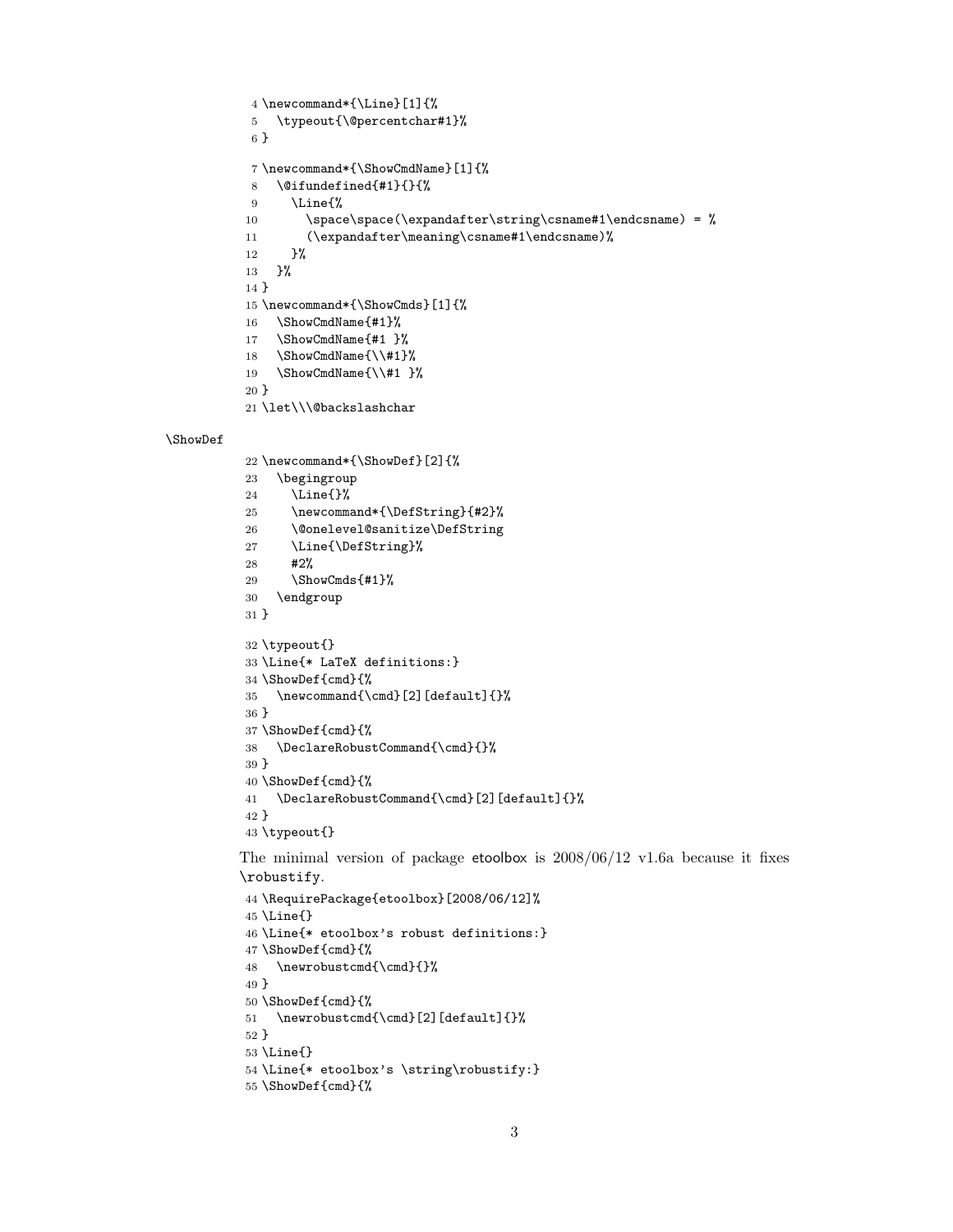```
56 \newcommand{\cal{C}[2][default]\} %
57 \robustify{\cmd}%
58 }
59 \ShowDef{cmd}{%
60 \DeclareRobustCommand{\cmd}{} %
61 \robustify{\cmd}%
62 }
63 \ShowDef{cmd}{%
64 \DeclareRobustCommand{\cmd}[2][default]{} %
65 \robustify{\cmd}%
66 }
67 \typeout{}
68 \@@end
69 \langle/showcases\rangle
```
#### <span id="page-3-11"></span><span id="page-3-8"></span><span id="page-3-7"></span><span id="page-3-2"></span><span id="page-3-0"></span>2.1.2 Result

```
* LaTeX definitions:
\newcommand {\cm}{m} {\label{thm} }[2][default]{}
  (\cmd) = (macro:->\@protected@testopt \cmd \\cmd {default})
  (\lambda) = (\lambda) = (\lambda)\DeclareRobustCommand {\cmd }{}
  (\c{md}) = (macro: -\t{protect} \c{md} )(\text{cmd}) = (\text{long macro:->})\DeclareRobustCommand {\cmd }[2][default]{}
  (\verb+\cmd+)= (\verb+macro:->\verb+\protect \verb+\cmd+ \verb+\;)(\mathrm{mod}_\ = \mathrm{macro:->}\@protected@testopt \ \cmd\_\\cmd_ {default})(\lambda) = (\lambda \cdot f \cdot f \cdot f) = (\lambda \cdot f \cdot f)* etoolbox's robust definitions:
\newrobustcmd {\cmd }{}
  (\cmd) = (\protected\long macro:->)
\newrobustcmd {\cmd }[2][default]{}
  (\cmd) = (\protect\operatorname{macro:->\@testopt \backslash\cmd} \default))(\lambda) = (\lambda) = (\lambda) \text{ macro: } [#1] #2->)* etoolbox's \robustify:
\newcommand {\cal} [2][default]{\} \robustify {\cal}(\cmd) = (\protected macro:->\@protected@testopt \cmd \\cmd {default})
  (\lambda) = (\lambda) = (\lambda) \cdot [#1]#2->)
\DeclareRobustCommand {\cmd }{} \robustify {\cmd }
  (\cmd) = (\protected macro:->)
\DeclareRobustCommand {\cmd }[2][default]{} \robustify {\cmd }
  (\mathrm{C}) = (\mathrm{A max} - \@protected@testopt \cm. \mathrm{default}})(\cmd.) = (macro:->@protected@testopt \cmd. \Cmd. {default})(\lambda) = (\lambda) = (\lambda) \text{ macro: } [#1] #2->)
```
## <span id="page-3-1"></span>2.2 Package

70  $\langle$ \*package $\rangle$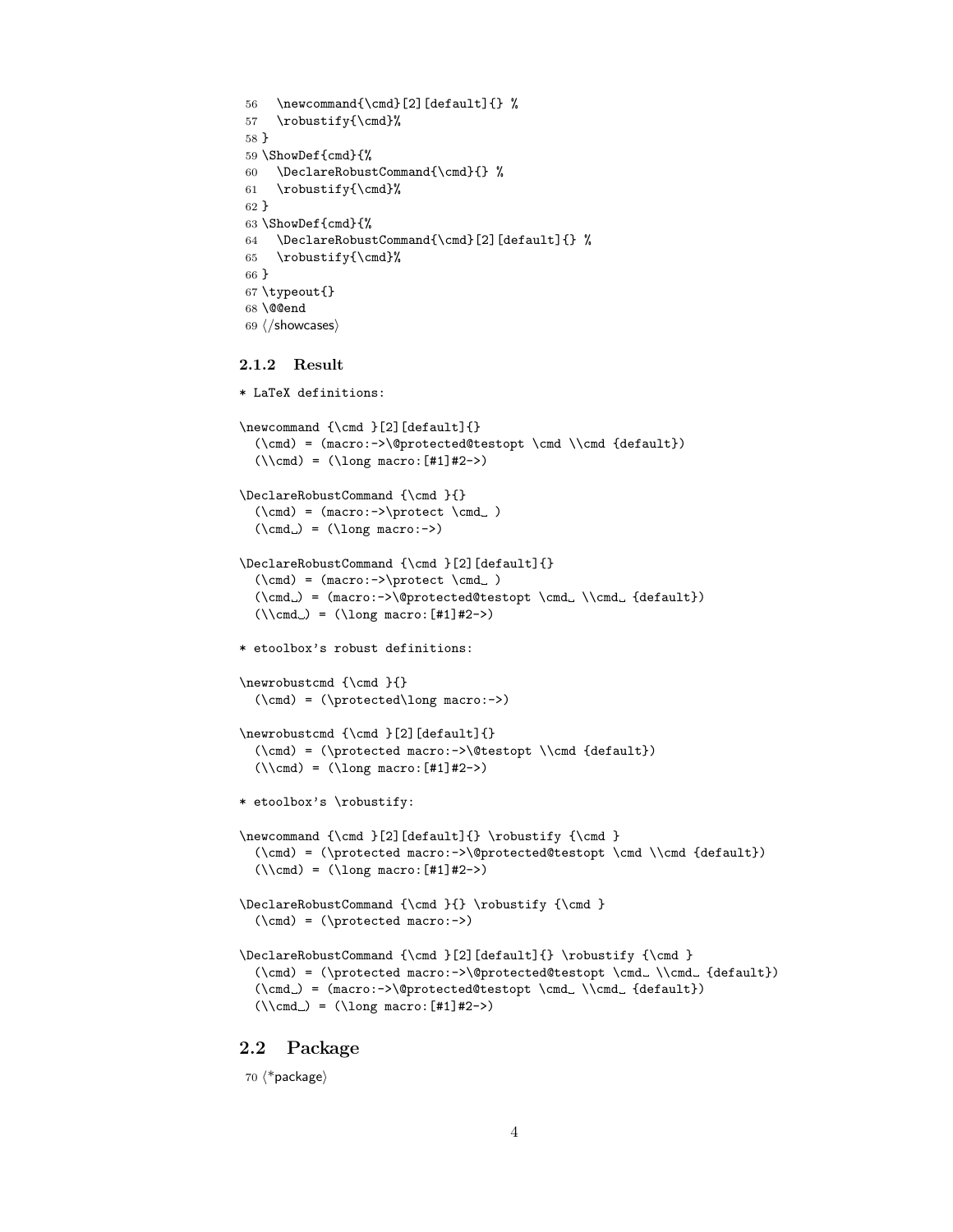### <span id="page-4-0"></span>2.2.1 Catcodes and identification

```
71 \begingroup\catcode61\catcode48\catcode32=10\relax%
72 \catcode13=5 % ^^M
73 \endlinechar=13 %
74 \catcode123=1 % {
75 \catcode125=2 % }
76 \catcode64=11 % @
77 \def\x{\endgroup
78 \expandafter\edef\csname llm@AtEnd\endcsname{%
79 \endlinechar=\the\endlinechar\relax
80 \catcode13=\the\catcode13\relax
81 \catcode32=\the\catcode32\relax
82 \catcode35=\the\catcode35\relax
83 \catcode61=\the\catcode61\relax
84 \catcode64=\the\catcode64\relax
85 \catcode123=\the\catcode123\relax
86 \catcode125=\the\catcode125\relax
87 }%
88 }%
89 \x\catcode61\catcode48\catcode32=10\relax%
90 \catcode13=5 % ^^M
91 \endlinechar=13 %
92 \catcode35=6 % #
93 \catcode64=11 % @
94 \catcode123=1 % {
95 \catcode125=2 % }
96 \def\TMP@EnsureCode#1#2{%
97 \edef\llm@AtEnd{%
98 \llm@AtEnd
99 \catcode#1=\the\catcode#1\relax
100 }%
101 \catcode#1=#2\relax
102 }
103 \TMP@EnsureCode{40}{12}% (
104 \TMP@EnsureCode{41}{12}% )
105 \TMP@EnsureCode{42}{12}% *
106 \TMP@EnsureCode{45}{12}% -
107 \TMP@EnsureCode{46}{12}% .
108 \TMP@EnsureCode{47}{12}% /
109 \TMP@EnsureCode{58}{12}% :
110 \TMP@EnsureCode{62}{12}% >
111 \TMP@EnsureCode{91}{12}% [
112 \TMP@EnsureCode{93}{12}% ]
113 \edef\llm@AtEnd{%
114 \llm@AtEnd
115 \escapechar\the\escapechar\relax
116 \noexpand\endinput
117 }
118 \escapechar=92 % '\\
   Package identification.
119 \NeedsTeXFormat{LaTeX2e}
120 \ProvidesPackage{letltxmacro}%
121 [2019/12/03 v1.6 Let assignment for LaTeX macros (HO)]
2.2.2 Main macros
```

```
\LetLtxMacro
```

```
122 \newcommand*{\LetLtxMacro}{%
```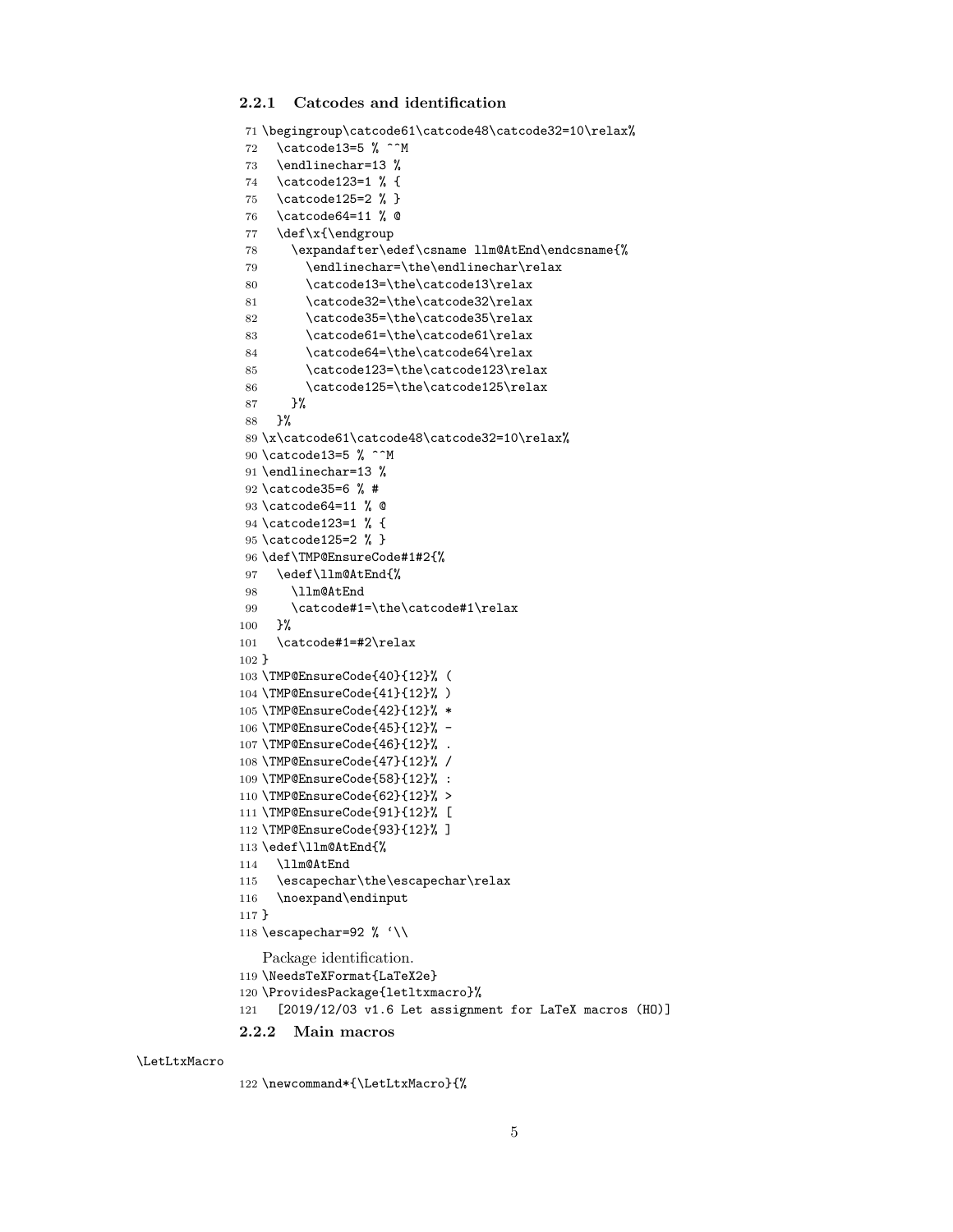- <span id="page-5-24"></span>\llm@ModeLetLtxMacro{}%
- }

<span id="page-5-17"></span>\GlobalLetLtxMacro

```
125 \newcommand*{\GlobalLetLtxMacro}{%
126 \llm@ModeLetLtxMacro\global
```
<span id="page-5-25"></span>}

#### <span id="page-5-26"></span>\llm@ModeLetLtxMacro

<span id="page-5-31"></span><span id="page-5-30"></span><span id="page-5-29"></span><span id="page-5-28"></span><span id="page-5-18"></span><span id="page-5-14"></span><span id="page-5-13"></span><span id="page-5-7"></span><span id="page-5-6"></span>

|          | 128 \newcommand*{\llm@ModeLetLtxMacro}[3]{% |
|----------|---------------------------------------------|
| 129      | \edef\llm@escapechar{\the\escapechar}%      |
| 130      | \escapechar=-1 %                            |
| 131      | \edef\reserved@a{%                          |
| 132      | \noexpand\protect                           |
| 133      | \expandafter\noexpand                       |
| 134      | \csname\string#3 \endcsname                 |
| 135      | ጉ%                                          |
| 136      | \ifx\reserved@a#3\relax                     |
| 137      | #1\edef#2{%                                 |
| 138      | \noexpand\protect                           |
| 139      | \expandafter\noexpand                       |
| 140      | \csname\string#2 \endcsname                 |
| 141      | ጉ%                                          |
| 142      | #1\expandafter\let                          |
| 143      | \csname\string#2 \expandafter\endcsname     |
| 144      | \csname\string#3 \endcsname                 |
| 145      | \expandafter\llm@LetLtxMacro                |
| 146      | \csname\string#2 \expandafter\endcsname     |
| 147      | \csname\string#3 \endcsname{#1}%            |
| 148      | \else                                       |
| 149      | \llm@LetLtxMacro{#2}{#3}{#1}%               |
| 150      | \fi                                         |
| 151      | \escapechar=\llm@escapechar\relax           |
| $152 \}$ |                                             |

### <span id="page-5-23"></span>\llm@LetLtxMacro

<span id="page-5-34"></span><span id="page-5-33"></span><span id="page-5-32"></span><span id="page-5-22"></span><span id="page-5-21"></span><span id="page-5-20"></span><span id="page-5-19"></span><span id="page-5-16"></span><span id="page-5-15"></span><span id="page-5-12"></span><span id="page-5-11"></span><span id="page-5-10"></span><span id="page-5-9"></span><span id="page-5-8"></span><span id="page-5-5"></span><span id="page-5-4"></span><span id="page-5-3"></span><span id="page-5-2"></span><span id="page-5-1"></span><span id="page-5-0"></span>

|     | 153 \def\llm@LetLtxMacro#1#2#3{%                 |
|-----|--------------------------------------------------|
| 154 | \escapechar=92 %                                 |
| 155 | \expandafter\llm@CheckParams\meaning#2:->\@nil{% |
| 156 | \begingroup                                      |
| 157 | \def\@protected@testopt{%                        |
| 158 | \expandafter\@testopt\@gobble                    |
| 159 | ጉ%                                               |
| 160 | \def\@testopt##1##2{%                            |
| 161 | $\text{toks@=\{##2\}\text{.}$                    |
| 162 | ጉ%                                               |
| 163 | \let\llm@testopt\@empty                          |
| 164 | \edef\x{%                                        |
| 165 | \noexpand\@protected@testopt                     |
| 166 | \noexpand#2%                                     |
| 167 | \expandafter\noexpand\csname\string#2\endcsname  |
| 168 | ጉ%                                               |
| 169 | \expandafter\expandafter\expandafter\def         |
| 170 | \expandafter\expandafter\expandafter\y           |
| 171 | \expandafter\expandafter\expandafter{%           |
| 172 | \expandafter\llm@CarThree#2{}{}{}\llm@nil        |
| 173 | ጉ%                                               |
| 174 | $\i$ fx $\x\y$                                   |
|     |                                                  |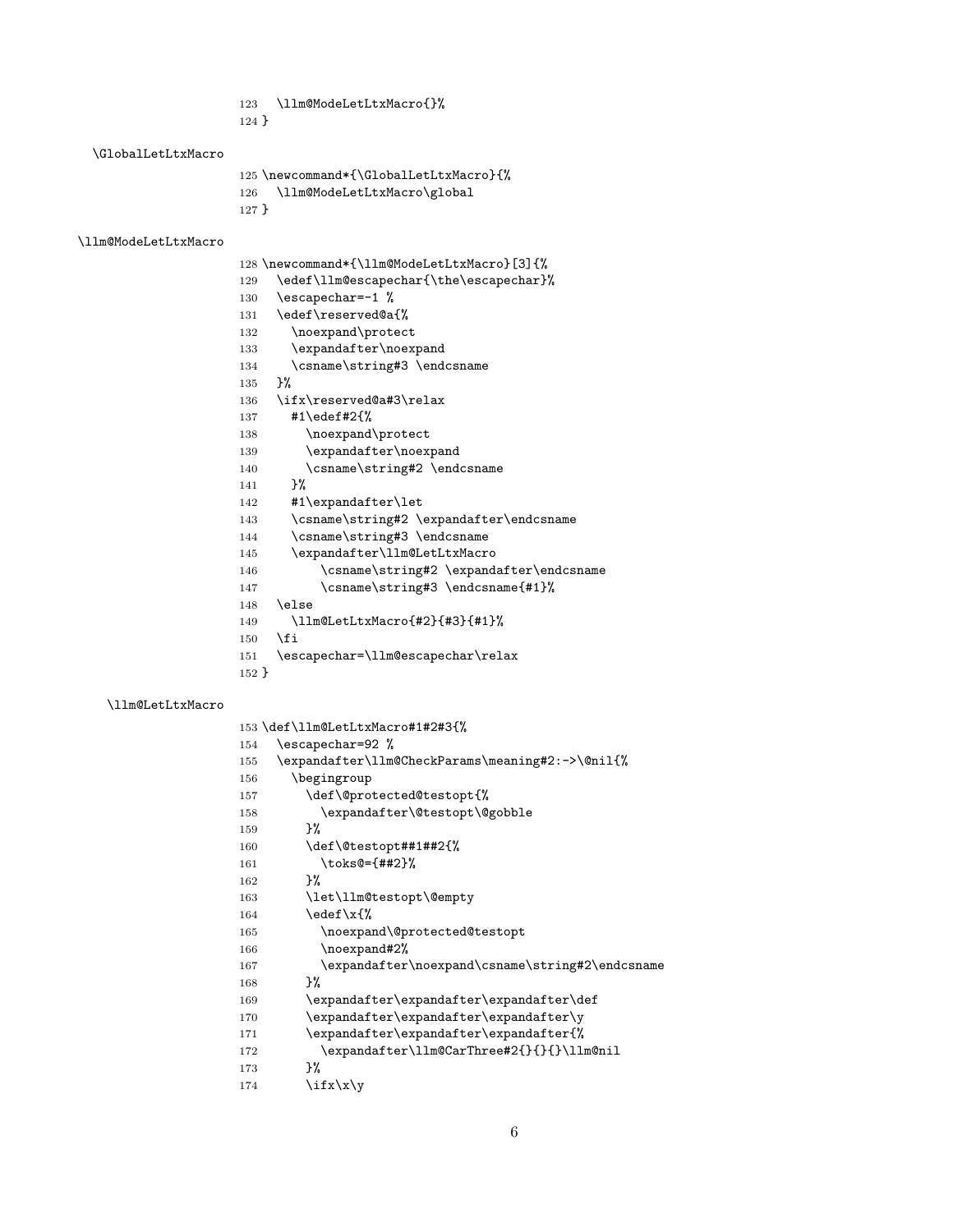<span id="page-6-27"></span><span id="page-6-25"></span><span id="page-6-22"></span><span id="page-6-21"></span><span id="page-6-15"></span><span id="page-6-12"></span><span id="page-6-8"></span><span id="page-6-7"></span><span id="page-6-6"></span><span id="page-6-5"></span>

| 175   | #2%                                          |
|-------|----------------------------------------------|
| 176   | \def\llm@testopt{%                           |
| 177   | \noexpand\@protected@testopt                 |
| 178   | \noexpand#1%                                 |
| 179   | }%                                           |
| 180   | \else                                        |
| 181   | \edef\x{%                                    |
| 182   | \noexpand\@testopt                           |
| 183   | \expandafter\noexpand                        |
| 184   | \csname\string#2\endcsname                   |
| 185   | }%                                           |
| 186   | \expandafter\expandafter\expandafter\def     |
| 187   | \expandafter\expandafter\expandafter\y       |
| 188   | \expandafter\expandafter\expandafter{%       |
| 189   | \expandafter\llm@CarTwo#2{}{}\llm@nil        |
| 190   | }‰                                           |
| 191   | $\i$ fx $\x\y$                               |
| 192   | #2%                                          |
| 193   | \def\llm@testopt{%                           |
| 194   | \noexpand\@testopt                           |
| 195   | }%                                           |
| 196   | \fi                                          |
| 197   | \fi                                          |
| 198   | \ifx\llm@testopt\@empty                      |
| 199   | \else                                        |
| 200   | \llm@protected\xdef\llm@GlobalTemp{%         |
| 201   | \llm@testopt                                 |
| 202   | \expandafter\noexpand                        |
| 203   | \csname\string#1\endcsname                   |
| 204   | {\the\toks@}%                                |
| 205   | ጉ%                                           |
| 206   | \fi                                          |
| 207   | \expandafter\endgroup\ifx\llm@testopt\@empty |
| 208   | #3\let#1=#2\relax                            |
| 209   | \else                                        |
| 210   | #3\let#1=\llm@GlobalTemp                     |
| 211   | #3\expandafter\let                           |
| 212   | \csname\string#1\expandafter\endcsname       |
| 213   | \csname\string#2\endcsname                   |
| 214   | \fi                                          |
| 215   | } {%                                         |
| 216   | #3\let#1=#2\relax                            |
| 217   | ጉ%                                           |
| 218 P |                                              |

### <span id="page-6-16"></span>\llm@CheckParams

<span id="page-6-26"></span><span id="page-6-24"></span><span id="page-6-23"></span><span id="page-6-20"></span><span id="page-6-19"></span><span id="page-6-18"></span><span id="page-6-17"></span><span id="page-6-14"></span><span id="page-6-13"></span><span id="page-6-11"></span><span id="page-6-10"></span><span id="page-6-9"></span><span id="page-6-4"></span><span id="page-6-3"></span><span id="page-6-2"></span><span id="page-6-1"></span><span id="page-6-0"></span>

| 219 \def\llm@CheckParams#1:->#2\@nil{%                  |
|---------------------------------------------------------|
| \begingroup<br>220                                      |
| \def\x{#1}%<br>221                                      |
| \ifx\x\llm@macro<br>222                                 |
| \endgroup<br>223                                        |
| \def\llm@protected{}%<br>224                            |
| \expandafter\@firstoftwo<br>225                         |
| \else<br>226                                            |
| \ifx\x\llm@protectedmacro<br>227                        |
| \endgroup<br>228                                        |
| \def\llm@protected{\protected}%<br>229                  |
| \expandafter\expandafter\expandafter\@firstoftwo<br>230 |
|                                                         |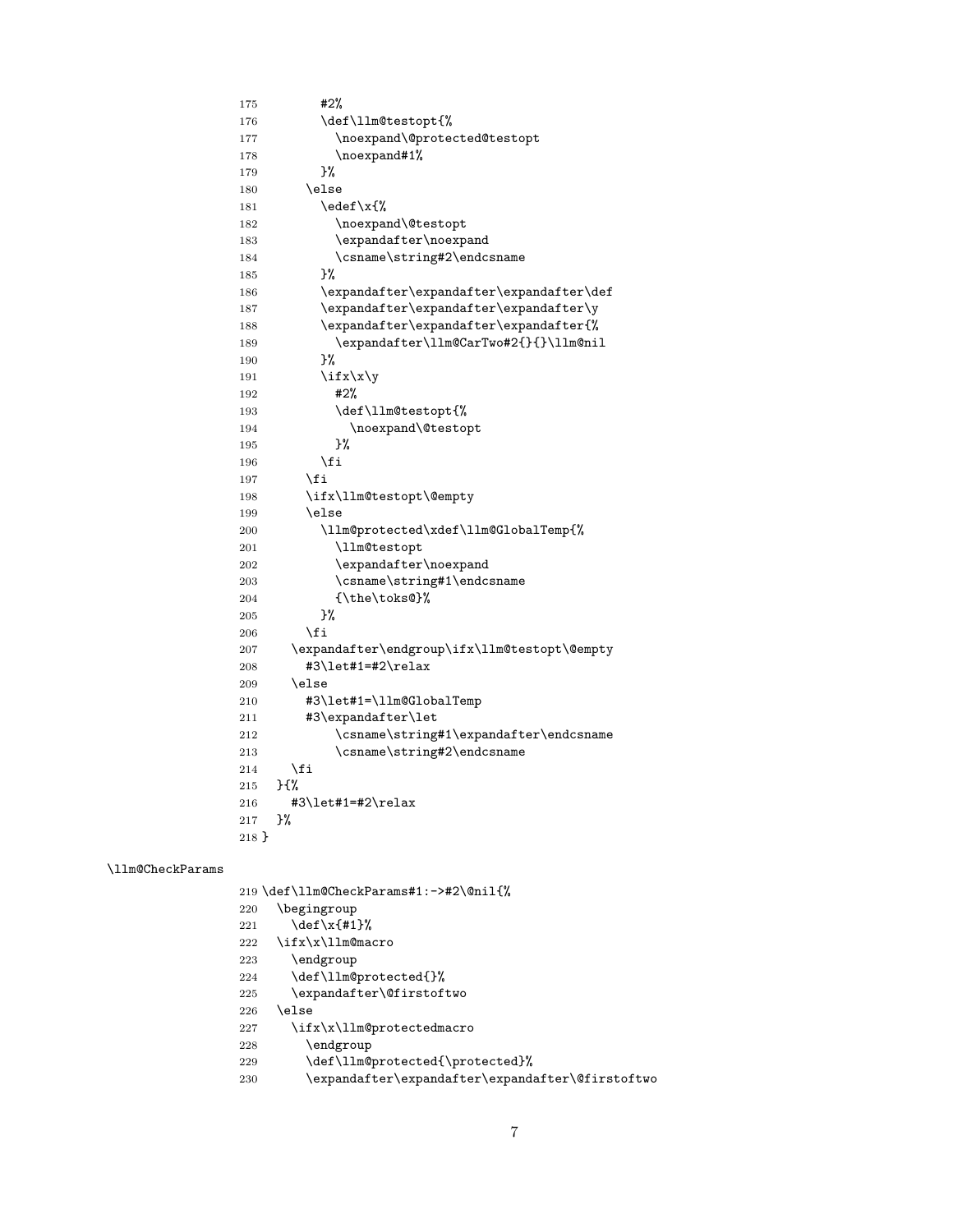- <span id="page-7-7"></span> $231$  \else 232 \endgroup 233 \expandafter\expandafter\expandafter\@secondoftwo 234  $\overrightarrow{fi}$ 235 \fi
- 236 }

#### <span id="page-7-11"></span>\llm@macro

<span id="page-7-5"></span>237 \def\llm@macro{macro} 238 \@onelevel@sanitize\llm@macro

#### <span id="page-7-14"></span>\llm@protectedmacro

<span id="page-7-15"></span><span id="page-7-6"></span>239 \def\llm@protectedmacro{\protected macro} 240 \@onelevel@sanitize\llm@protectedmacro

#### <span id="page-7-9"></span>\llm@CarThree

<span id="page-7-12"></span>241 \def\llm@CarThree#1#2#3#4\llm@nil{#1#2#3}%

#### <span id="page-7-10"></span>\llm@CarTwo

<span id="page-7-13"></span>242 \def\llm@CarTwo#1#2#3\llm@nil{#1#2}%

<span id="page-7-8"></span>243 \llm@AtEnd%

 $244 \langle$ /package)

# <span id="page-7-0"></span>3 Installation

# <span id="page-7-1"></span>3.1 Download

**Package.** This package is available on  $CTAN^1$  $CTAN^1$ :

[CTAN:macros/latex/contrib/letltxmacro/letltxmacro.dtx](https://ctan.org/tex-archive/macros/latex/contrib/letltxmacro/letltxmacro.dtx) The source file.

[CTAN:macros/latex/contrib/letltxmacro/letltxmacro.pdf](https://ctan.org/tex-archive/macros/latex/contrib/letltxmacro/letltxmacro.pdf) Documentation.

Bundle. All the packages of the bundle 'letltxmacro' are also available in a TDS compliant ZIP archive. There the packages are already unpacked and the documentation files are generated. The files and directories obey the TDS standard.

[CTAN:install/macros/latex/contrib/letltxmacro.tds.zip](http://mirrors.ctan.org/install/macros/latex/contrib/letltxmacro.tds.zip)

TDS refers to the standard "A Directory Structure for TEX Files" ([CTAN:pkg/](http://ctan.org/pkg/tds) [tds](http://ctan.org/pkg/tds)). Directories with texmf in their name are usually organized this way.

### <span id="page-7-2"></span>3.2 Bundle installation

Unpacking. Unpack the letltxmacro.tds.zip in the TDS tree (also known as texmf tree) of your choice. Example (linux):

unzip letltxmacro.tds.zip -d ~/texmf

### <span id="page-7-3"></span>3.3 Package installation

Unpacking. The .dtx file is a self-extracting docstrip archive. The files are extracted by running the .dtx through plain T<sub>E</sub>X:

tex letltxmacro.dtx

<span id="page-7-4"></span><sup>1</sup>[CTAN:pkg/letltxmacro](http://ctan.org/pkg/letltxmacro)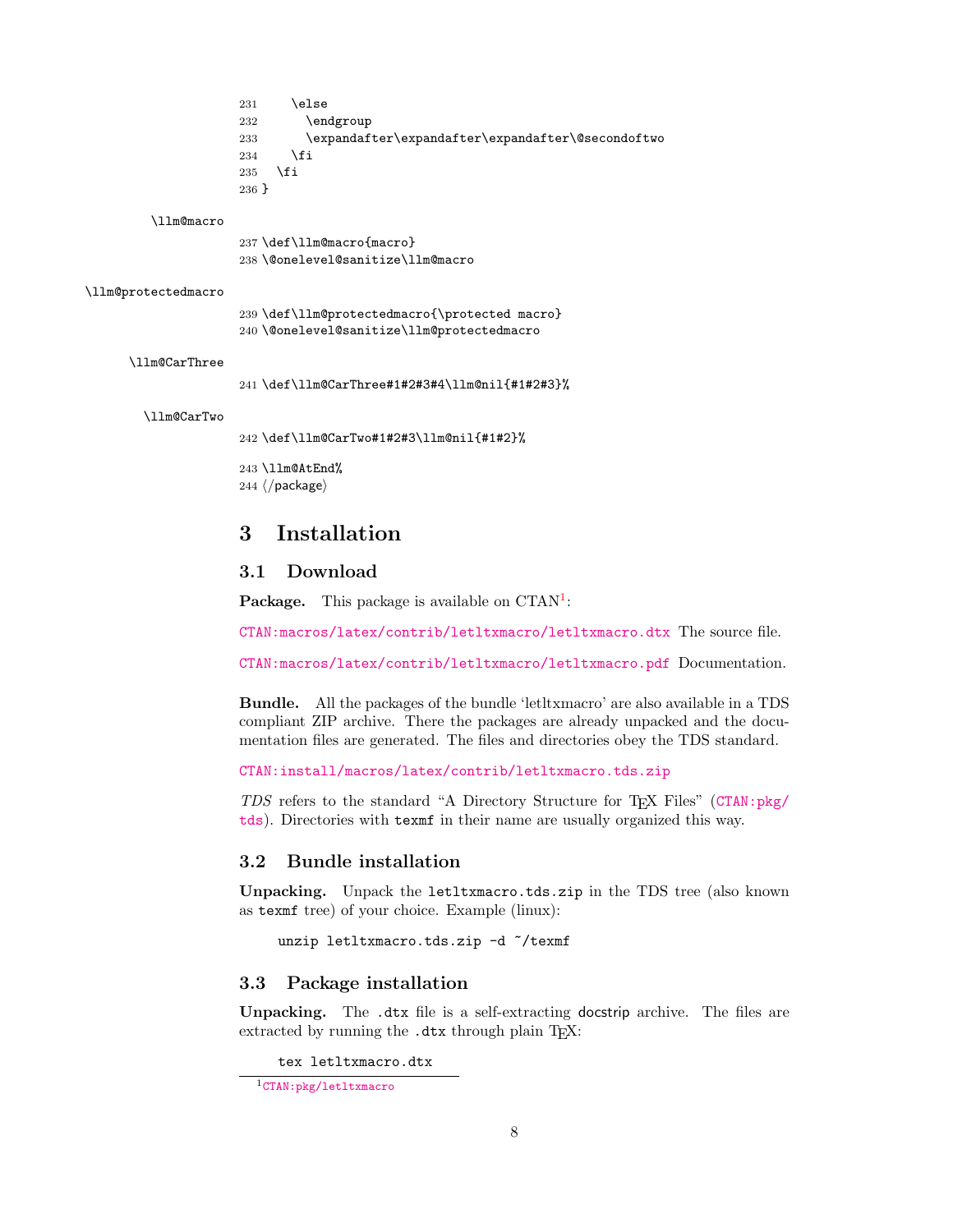TDS. Now the different files must be moved into the different directories in your installation TDS tree (also known as texmf tree):

```
letltxmacro.sty → tex/latex/letltxmacro/letltxmacro.sty
\hspace{1.5cm} \texttt{letltxmacro.pdf} \longrightarrow \texttt{doc/latex/letltxmacro/pdf}\verb|letltxmacro-showcases, \verb|tex| / \verb|letltxmacro-fshowcases, \verb|tex| / \verb|letltxmacro-fshowcases, \verb|text| / \verb|let| / \verb|tmax/| = 1 | \verb|let| / \verb|intx> | \verb|let| / \verb|intx> | \verb|let| / \verb|intx> | \verb|let| / \verb|intx> | \verb|let| / \verb|intx> | \verb|let| / \verb|intx> | \verb|intx> | \verb|intx> | \verb|intx> | \verb|intx> | \verb|intx> | \verb|intx> | \verb|intx> | \verb|intx> | \verb|intx> | \verb|intx> | \verb|int\hspace{1.5cm} \texttt{letltxmacro.dat} \longrightarrow \texttt{source/latex/letltxmacro/letltxmacro.dat}
```
If you have a docstrip.cfg that configures and enables docstrip's TDS installing feature, then some files can already be in the right place, see the documentation of docstrip.

### <span id="page-8-0"></span>3.4 Refresh file name databases

If your T<sub>EX</sub> distribution (T<sub>EX</sub> Live,  $mikT<sub>EX</sub>, \ldots$ ) relies on file name databases, you must refresh these. For example, TFX Live users run texhash or mktexlsr.

### <span id="page-8-1"></span>3.5 Some details for the interested

Unpacking with LAT<sub>E</sub>X. The .dtx chooses its action depending on the format:

plain T<sub>E</sub>X: Run docstrip and extract the files.

LATEX: Generate the documentation.

If you insist on using  $L^2T_FX$  for docstrip (really, docstrip does not need  $L^2T_FX$ ), then inform the autodetect routine about your intention:

```
latex \let\install=y\input{letltxmacro.dtx}
```
Do not forget to quote the argument according to the demands of your shell.

Generating the documentation. You can use both the .dtx or the .drv to generate the documentation. The process can be configured by the configuration file  $l$ txdoc.cfg. For instance, put this line into this file, if you want to have  $A4$ as paper format:

```
\PassOptionsToClass{a4paper}{article}
```
An example follows how to generate the documentation with pdfI $\Delta T$ <sub>F</sub>X:

```
pdflatex letltxmacro.dtx
makeindex -s gind.ist letltxmacro.idx
pdflatex letltxmacro.dtx
makeindex -s gind.ist letltxmacro.idx
pdflatex letltxmacro.dtx
```
# <span id="page-8-2"></span>4 History

<span id="page-8-3"></span> $[2008/06/09 \text{ v}1.0]$ 

• First version.

### <span id="page-8-4"></span> $[2008/06/12 \text{ v}1.1]$

• Support for etoolbox's \newrobustcmd added.

<span id="page-8-5"></span>[2008/06/13 v1.2]

• Support for etoolbox's \robustify added.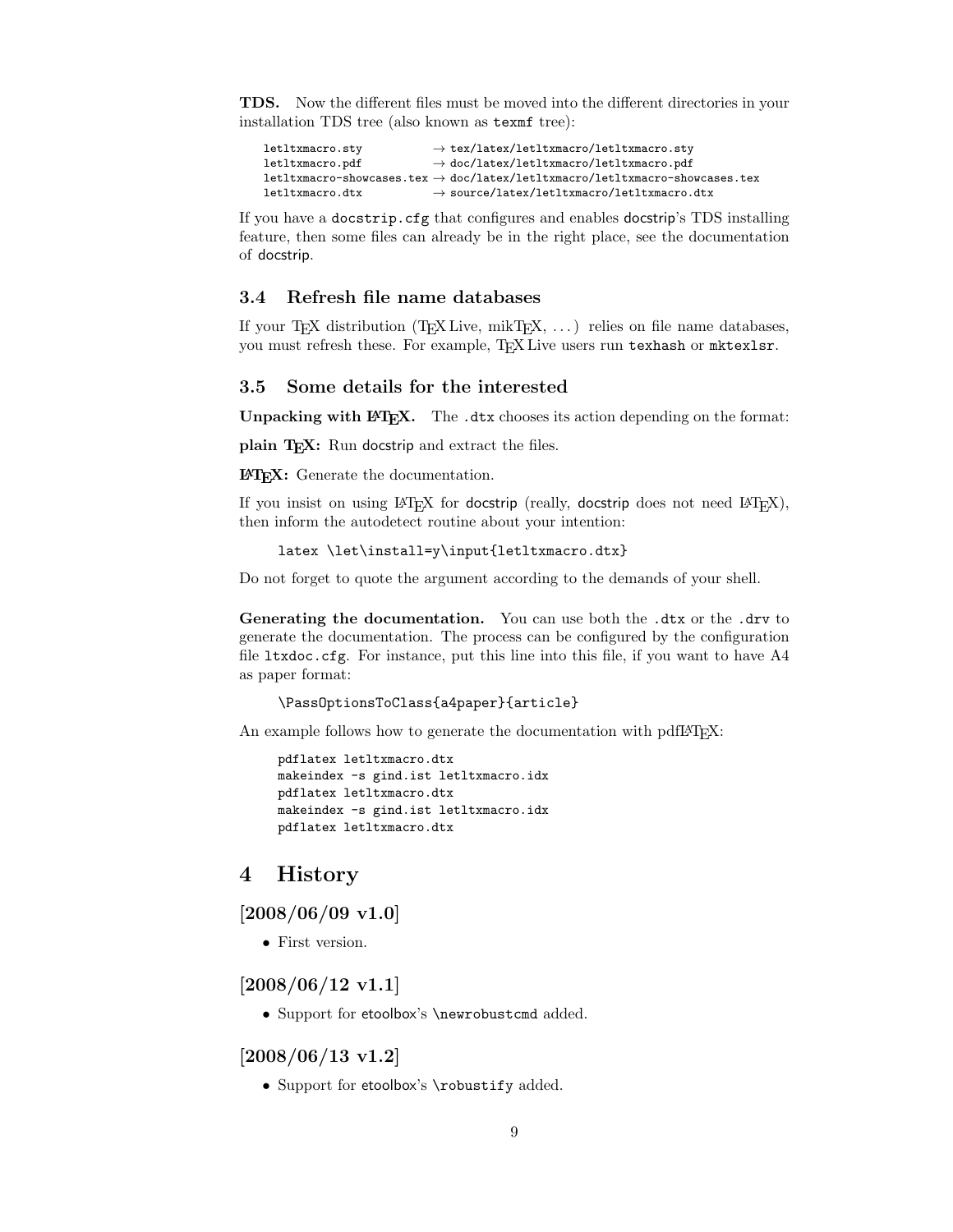# <span id="page-9-0"></span> $[2008/06/24 \text{ v}1.3]$

• Test file adapted for etoolbox  $2008/06/22$  v1.6.

# <span id="page-9-1"></span> $[2010/09/02 \text{ v}1.4]$

 $\bullet$  **\GlobalLetLtxMacro** added.

# <span id="page-9-2"></span> $[2016/05/16 \text{ v}1.5]$

• Documentation updates.

# <span id="page-9-3"></span> $[2019/12/03 \text{ v}1.6]$

• Documentation updates.

# <span id="page-9-4"></span>5 Index

Numbers written in italic refer to the page where the corresponding entry is described; numbers underlined refer to the code line of the definition; plain numbers refer to the code lines where the entry is used.

| <b>Symbols</b>                                               | G                                                                                                                                                                                                                                                                                                                                      |
|--------------------------------------------------------------|----------------------------------------------------------------------------------------------------------------------------------------------------------------------------------------------------------------------------------------------------------------------------------------------------------------------------------------|
|                                                              | $\Gamma$ . (GlobalLetLtxMacro  2, 125                                                                                                                                                                                                                                                                                                  |
| \@backslashchar<br>21                                        |                                                                                                                                                                                                                                                                                                                                        |
| \@empty  163, 198, 207                                       | L                                                                                                                                                                                                                                                                                                                                      |
| $\sqrt{9}$ firstoftwo  225, 230                              | \ifx . 136, 174, 191, 198, 207, 222, 227                                                                                                                                                                                                                                                                                               |
|                                                              |                                                                                                                                                                                                                                                                                                                                        |
| $\setminus$ Cifundefined  8                                  | L                                                                                                                                                                                                                                                                                                                                      |
|                                                              |                                                                                                                                                                                                                                                                                                                                        |
| $\label{thm:nonlocal} \texttt{\texttt{{\char'134}38, 240}}$  | \Line $\ldots$ 4, 9, 24, 27, 33, 45, 46, 53, 54                                                                                                                                                                                                                                                                                        |
| $\text{Vepercentchar} \dots \dots \dots \dots \dots \quad 5$ | \11m@AtEnd  97, 98, 113, 114, 243                                                                                                                                                                                                                                                                                                      |
| \@protected@testopt  157, 165, 177                           | $\lceil \text{11m@CarThree    172, 241} \rceil$                                                                                                                                                                                                                                                                                        |
| $\text{Qsecondoftwo}$ $233$                                  | $\lceil \frac{242}{ } \rceil$                                                                                                                                                                                                                                                                                                          |
| \@testopt  158, 160, 182, 194                                | $\lceil \text{llm@CheckParams} \rceil$ $155, 219$                                                                                                                                                                                                                                                                                      |
|                                                              | $\lceil \frac{11}{29}, 151 \rceil$                                                                                                                                                                                                                                                                                                     |
|                                                              | $\lceil \text{lm@GlobalTemp} \rceil$ $200, 210$                                                                                                                                                                                                                                                                                        |
| С                                                            | $\lceil \text{11m@LetLtxMaccro} \rceil$ 145, 149, 153                                                                                                                                                                                                                                                                                  |
| $\text{Catcode} \dots \dots \dots \dots \quad \text{71},$    | $\lceil$ 11m@macro  222, 237                                                                                                                                                                                                                                                                                                           |
| 72, 74, 75, 76, 80, 81, 82, 83, 84,                          | \llm@ModeLetLtxMacro  123, 126, 128                                                                                                                                                                                                                                                                                                    |
| 85, 86, 89, 90, 92, 93, 94, 95, 99, 101                      | \llm@nil  172, 189, 241, 242                                                                                                                                                                                                                                                                                                           |
|                                                              | \llm@protected  200, 224, 229                                                                                                                                                                                                                                                                                                          |
| 38, 41, 48, 51, 56, 57, 60, 61, 64, 65                       | \llm@protectedmacro  227, 239                                                                                                                                                                                                                                                                                                          |
| \csname 10, 11, 78, 134, 140, 143, 144,                      | \llm@testopt 163, 176, 193, 198, 201, 207                                                                                                                                                                                                                                                                                              |
| 146, 147, 167, 184, 203, 212, 213                            |                                                                                                                                                                                                                                                                                                                                        |
|                                                              | M                                                                                                                                                                                                                                                                                                                                      |
| D                                                            | $\mathcal{S}$                                                                                                                                                                                                                                                                                                                          |
| \DeclareRobustCommand . 38, 41, 60, 64                       | $\text{Meaning}$ 11, 155                                                                                                                                                                                                                                                                                                               |
| $\Delta$ 25, 26, 27                                          |                                                                                                                                                                                                                                                                                                                                        |
|                                                              | N                                                                                                                                                                                                                                                                                                                                      |
| E                                                            | $\text{NeedsTeXFormat} \dots \dots \dots \dots \ 2, 119$                                                                                                                                                                                                                                                                               |
|                                                              | $\neq$ $\{$ $\ldots$ $\ldots$ $\ldots$ $\ldots$ $\ldots$ $\ldots$ $\ldots$ $\ldots$ $\ldots$ $\ldots$ $\ldots$ $\ldots$ $\ldots$ $\ldots$ $\ldots$ $\ldots$ $\ldots$ $\ldots$ $\ldots$ $\ldots$ $\ldots$ $\ldots$ $\ldots$ $\ldots$ $\ldots$ $\ldots$ $\ldots$ $\ldots$ $\ldots$ $\ldots$ $\ldots$ $\ldots$ $\ldots$ $\ldots$ $\ldots$ |
| 10, 11, 78, 134, 140, 143, 144,                              | 7, 15, 22, 25, 35, 56, 122, 125, 128                                                                                                                                                                                                                                                                                                   |
| 146, 147, 167, 184, 203, 212, 213                            | $\neq$ $48,51$                                                                                                                                                                                                                                                                                                                         |
| $\end{$<br>$\end{line}$ char  73, 79, 91                     | P                                                                                                                                                                                                                                                                                                                                      |
|                                                              |                                                                                                                                                                                                                                                                                                                                        |
| \escapechar 115, 118, 129, 130, 151, 154                     |                                                                                                                                                                                                                                                                                                                                        |
|                                                              |                                                                                                                                                                                                                                                                                                                                        |